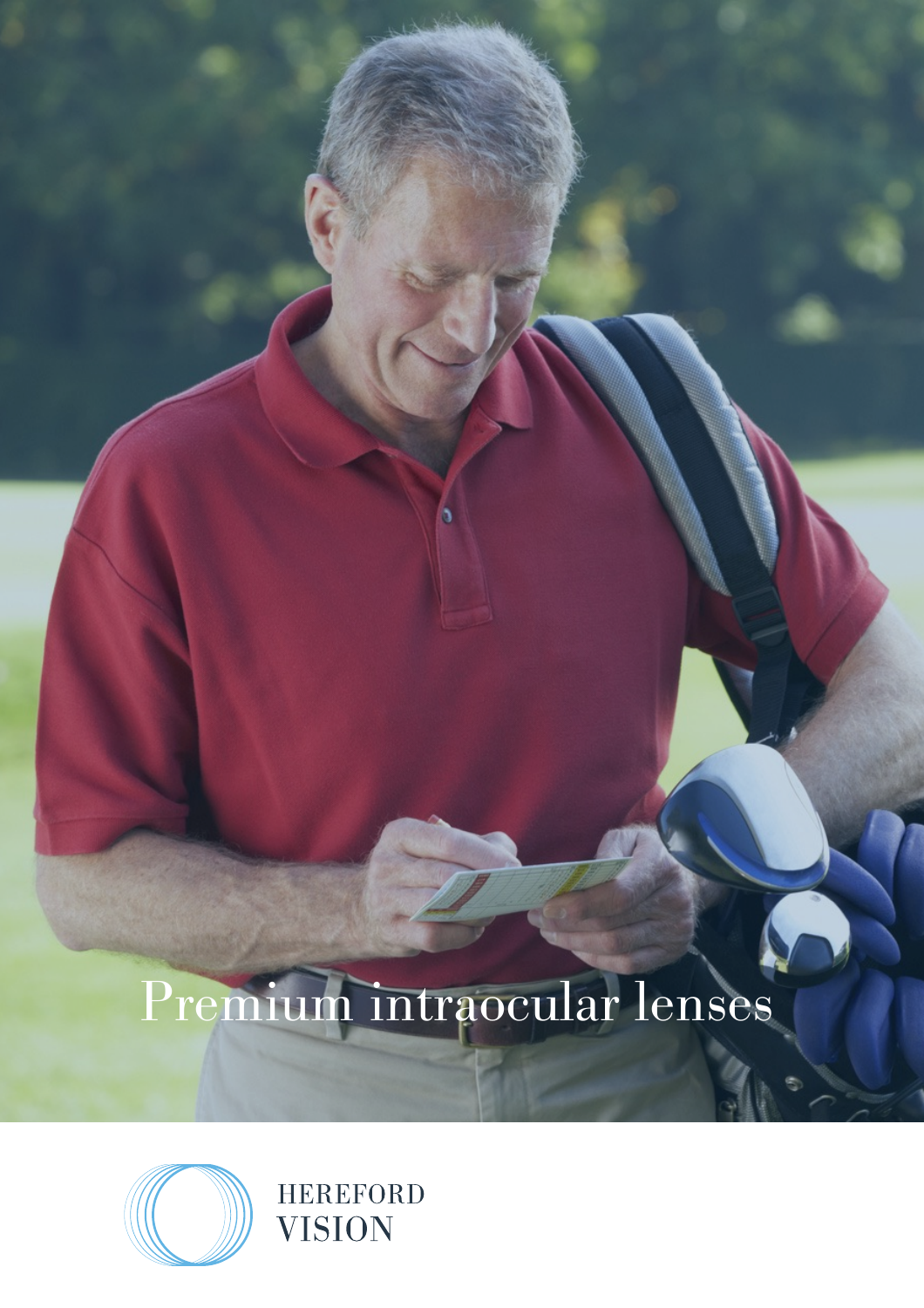This information leaflet aims to explain the benefits of premium lenses used to replace the native lens of the eye, which, when cloudy, is known as a cataract. When a cataract is removed from the eye, a new lens (intraocular lens, IOL) is typically placed within the eye in order to allow clear vision. One of the benefits of private cataract surgery is the ability to choose what kind of lens is implanted; only standard lenses are available within the NHS setting.

A wide range of lenses can be placed within the eye, although typically the measurements that are taken of your eye prior to surgery guide the placement of a lens of the correct power in order to achieve the appropriate vision desired in your eye after surgery. Most people choose to have a lens placed in the eye that typically allows them clear distance vision without glasses, but, with the placement of a 'standard' IOL, patients would almost certainly require reading glasses for close work. With modern laser eye measuring techniques, the overwhelming majority of patients achieve their 'refractive' goal (i.e. the desired spectacle prescription, if any, after surgery).

There are, however, several kinds of premium intraocular lenses (IOLs), which may be suitable for you, which can be used to reduce your dependence on glasses after surgery:

- Toric' IOLs, which allow the correction of pre-existing astigmatism.
- 'Multifocal' IOLs are similar in concept to bifocal glasses, except that the lens is within the eye; the goal of these lenses is to allow the ability to see both distance (e.g. driving) and near (e.g. reading) without glasses. Lenses are available in both bifocal (distance and near) and trifocal (distance, intermediate and near) designs.
- 'Toric multifocal' IOLs combine the advantages of both these types of lenses.
- 'Extended depth of focus' lens, e.g. the Symfony lens
- 'Accommodating' lenses.

# Toric lenses

When most people think of an eye's shape, they think of round structure, like a football. In truth, most eyes are more rugby ball-shaped, with the eye being a little squashed in one direction. This irregularity is known as astigmatism and is easily corrected with glasses, but, if marked, a patient's vision without glasses will be quite poor.

A toric IOL is a bespoke lens placed inside an eye to correct a patient's astigmatism, at the same time reducing the patient's short- or long-sightedness. After surgery, the chance of needing glasses for distance is greatly reduced, although without the simultaneous placement of a multifocal lens ('toric multifocal'), patients should still expect to need reading glasses. Cataract surgery in patients with marked astigmatism using standard, non-toric IOLs does typically lead to improvements in vision, but patients should not expect that their final distance or near vision will be perfect without glasses. It is not always possible to use a toric lens, even if an individual has significant astigmatism; reasons include inconsistent scan data, poor corneal surfaces (e.g. very dry), irregular astigmatism and small pupils, which preclude accurate placement of the lenses.

# Multifocal lenses

Multifocal lenses are specially designed to create (at least) two images at the same time, one of which is in focus for near and one for distance. The individual's brain decides which image will be 'used', depending on what is being looked at. With such lenses, about 85% of people achieve day-to-day spectacle independence, meaning that typically they can both drive and read, e.g. a restaurant menu,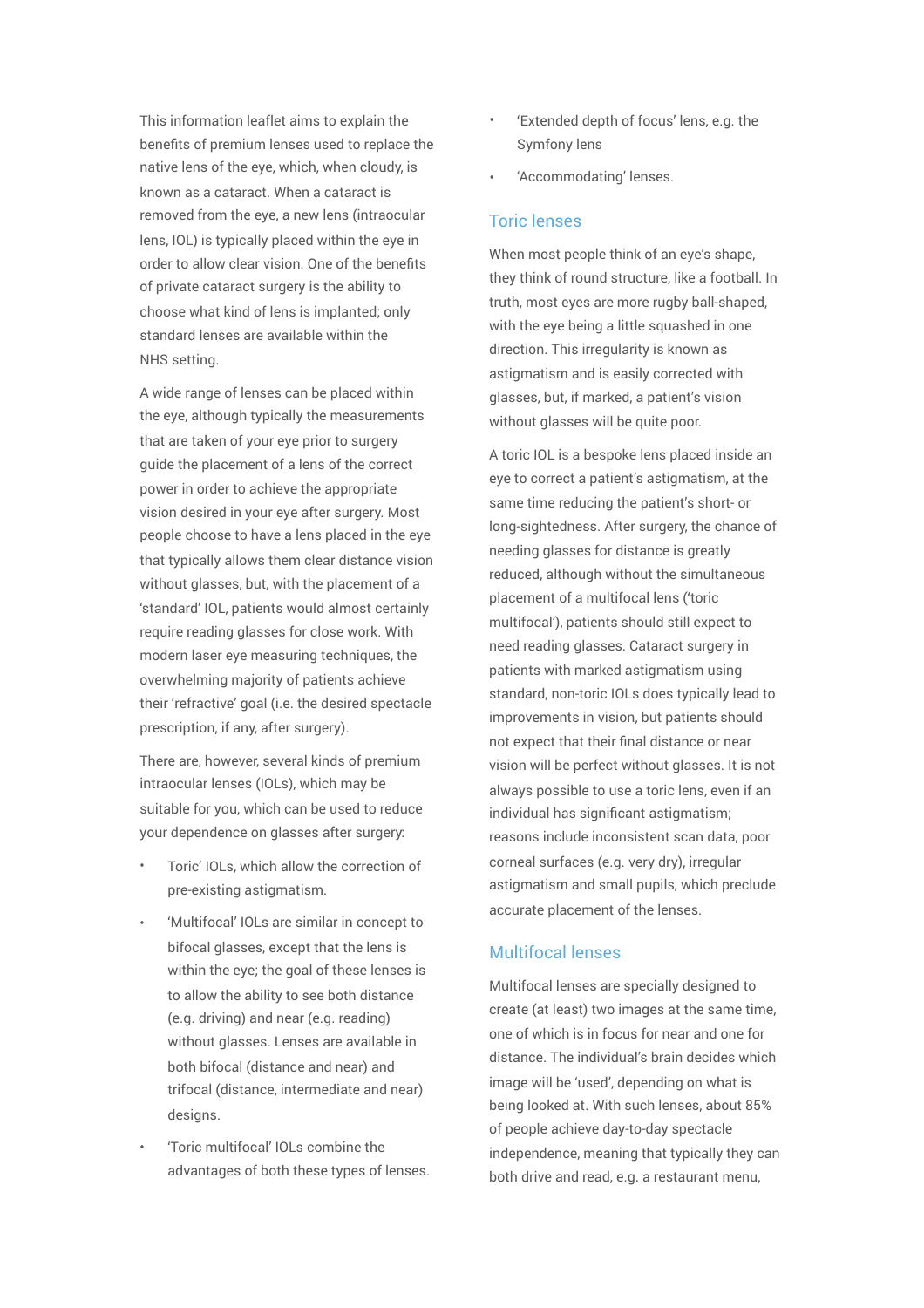without glasses. For more prolonged reading, however, many patients still choose to wear reading glasses.

As multifocal lenses split the light entering the eye into at least two images, there is by definition a compromise in the quality of vision achieved. Although around 85-90% of patients are spectacle-independent after surgery, the distance & near vision achieved is unlikely to be as impressive as if a standard, monofocal lens (with reading glasses) had been used instead, the upside of course being the lack of a need for near spectacles.

Multifocal lenses are probably unsuitable for patients with optically demanding hobbies & occupations, such as astronomers or photographers, although the golfer Gary Player has notably done very well after such surgery! In the dark – and occasionally even the light some patients do complain of haloes / glare around lights; multifocal lenses are thus unsuitable for occupational night drivers. In addition, people with relatively low degrees of short-sightedness are not great candidates for these lenses, as they are used to an excellent quality of unaided near vision. Although it can be difficult to determine in advance who may be dissatisfied with the quality of vision achieved with multifocal lenses, dissatisfaction may be commoner in people with 'type A' personalities, as well as those with good unaided distance vision already..

# Toric multifocal lenses

These lenses combine the benefits of both toric and multifocal lenses, i.e. simultaneously improving astigmatism and aiming to achieve spectacle-independence for distance and near.

The premium lenses discussed above are not necessarily better than the monofocal lenses used in 'standard' lens RLE or cataract surgery. Your surgeon will discuss with you in detail which lens choice we believe will be the best choice for you. All premium lenses require

accurate placement within the capsular bag of the eye and – unlike standard lenses – there is the possibility of: (i) migration of the lens in the postoperative period, which may potentially require a repositioning procedure (approximately 1:100 patients, included in your surgical package); (ii) late migration of the lens may occur, with potential reduction in vision; (iii) not being able to use a premium lens as planned during a procedure, in the unlikely event of a surgical complication making the placement of such a lens unsafe. In this latter situation, patients must be aware that there is a chance of not being able to have their vision corrected to the extent that they had hoped, for example, no reading vision without glasses and / or a residual requirement for spectacles for distance (e.g. if astigmatism cannot be corrected).

# 'What other lens techniques are used in cataract surgery?

An alternative approach for people, who wish for reduced reliance on spectacles, is a technique known as 'blended monovision' (also known as 'micromonovision'). In this technique, multifocal lenses are typically not used, but one eye (usually the dominant eye) undergoes lens replacement surgery aiming to achieve good distance vision, while the other eye is set for closer distances. While some patients (typically long term contact lens-wearers) can tolerate a sufficient difference between the two eyes to allow a true reading eye and a distance eye (known as 'true monovision'), most cannot. However, aiming for a more subtle difference in prescription between the two eyes (ideally around 1.25 Dioptres) allows greater functionality around the house, and is often sufficient to allow supermarket shopping without glasses, seeing the dashboard clearly and also some reading, all without the disadvantages of multifocal lenses.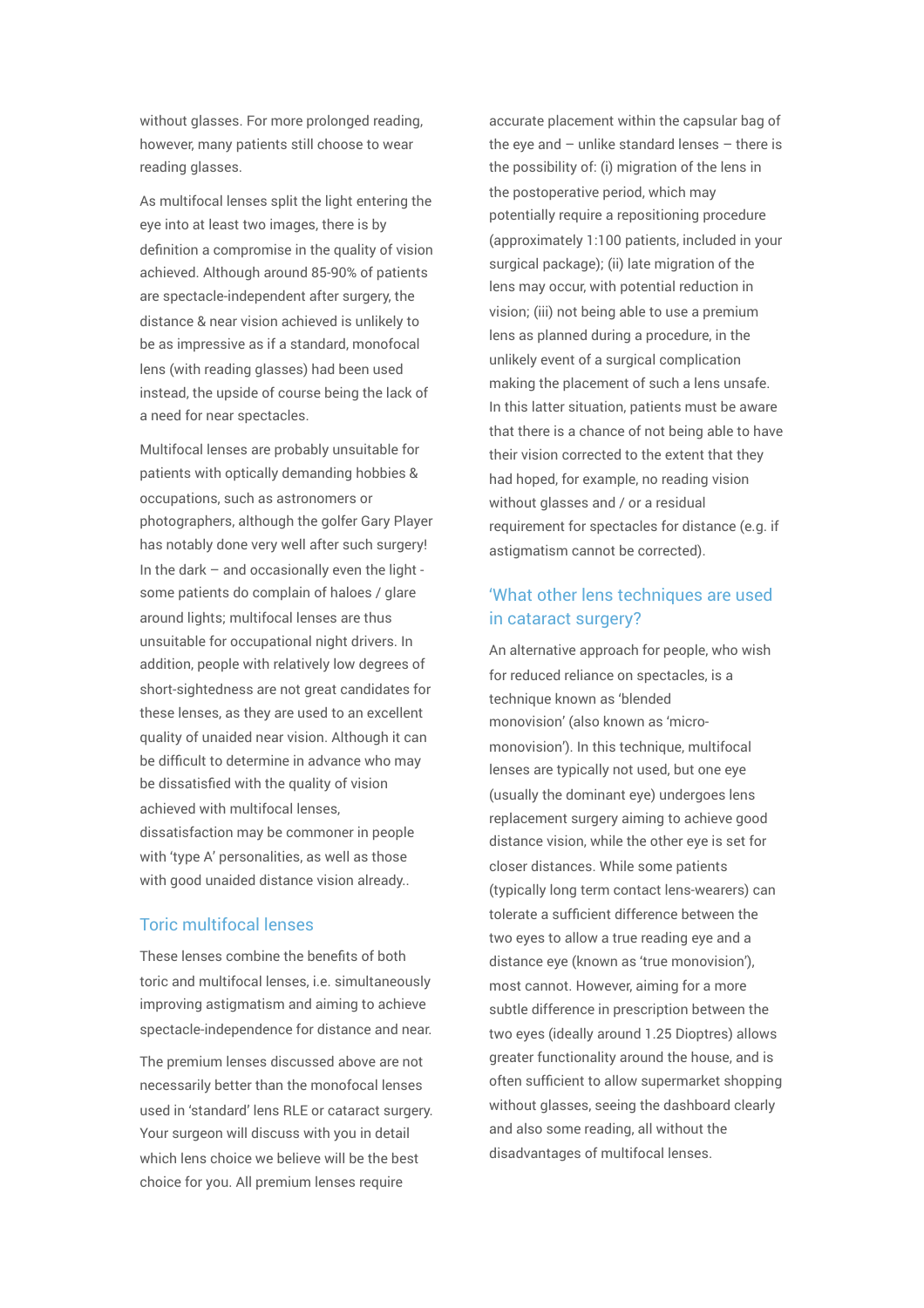For blended monovision to work well, it is imperative to have a good result from first eye – typically the dominant, or distant eye – surgery. If the 'refractive' outcome from surgery is not as good as planned (see below, risks), then your surgeon may recommend aiming for a distance result in the second eye too. This naturally may increase the chance of you needing reading, or intermediate vision, spectacles.

It is not uncommon for patients to find that they need several weeks to adapt to the results of this technique, which can occasionally cause minor headaches for a short period of time. It would be unusual for unpleasant symptoms to persist in the longer term and most patients adapt very quickly indeed, often being able to read larger print happily within 36 hours of surgery.

#### **Costs**

The costs of toric and multifocal lenses are significantly greater than for standard intraocular lenses. In cataract surgery, most of the larger insurance companies do not fund the extra cost of these lenses, the cost being passed directly to the patient as an 'excess'. It is worth considering, however, the potential likely savings made in comparison with, for example, the costs of varifocal glasses in the future. There is no extra charge for the blended monovision technique, as standard lenses are used, unless you have significant amounts of astigmatism, in which case toric lenses will be suggested, which may be used to obtain best results in the blended vision technique.

The cost quoted to you at your consultation includes the cost of the procedure, the surgeon's fee, hospital costs, your new lens and all immediate aftercare and consultations required pertaining to the procedure itself (including lens rotation or repositioning procedures, placement of a piggyback lens within the eye, but specifically excluding YAG

laser treatment – see below – which, if required, is typically required months or years later). Bear in mind that if one eye, for example, requires a toric multifocal lens, and the other eye a standard multifocal, there will be a considerable difference in cost between eyes.

Obviously, if another condition is detected during your consultations, for example an eyelid malposition or glaucoma, ongoing management of these conditions would be excluded from your package and this would be specifically explained to you at the time.

Your initial assessment consultation and biometry (eye measurements) are charged separately from - and in addition to - any procedure fees.

# Risks

Although your eyes will be measured using a modern, laser-scanning technique, there is no absolute guarantee that the refractive outcome (spectacle prescription, if any, following surgery) will be perfect due to: the empirical nature of the formulae used to estimate the lens power; and the variation between individual patients' eyes in their response to surgery (e.g. lens position within the eye, and the astigmatic effect of incisions).

This means that, for distance, approximately 90% achieve a refractive outcome within 1 Dioptre of their goal, and approximately 70-75% within 0.5 Dioptre. In other words, despite using modern laser-scanning techniques for measuring eyes, there is a small, but significant chance of being spectacle-dependent following surgery, for both distance and near. The chance of patients having a significant postoperative refractive error (need for a small spectacle correction, or a "refractive surprise") is typically greater for patients whose eyes are either very long- or short- sighted to start with. Subsequent corrective refractive surgery may be possible for some patients at a later date. This may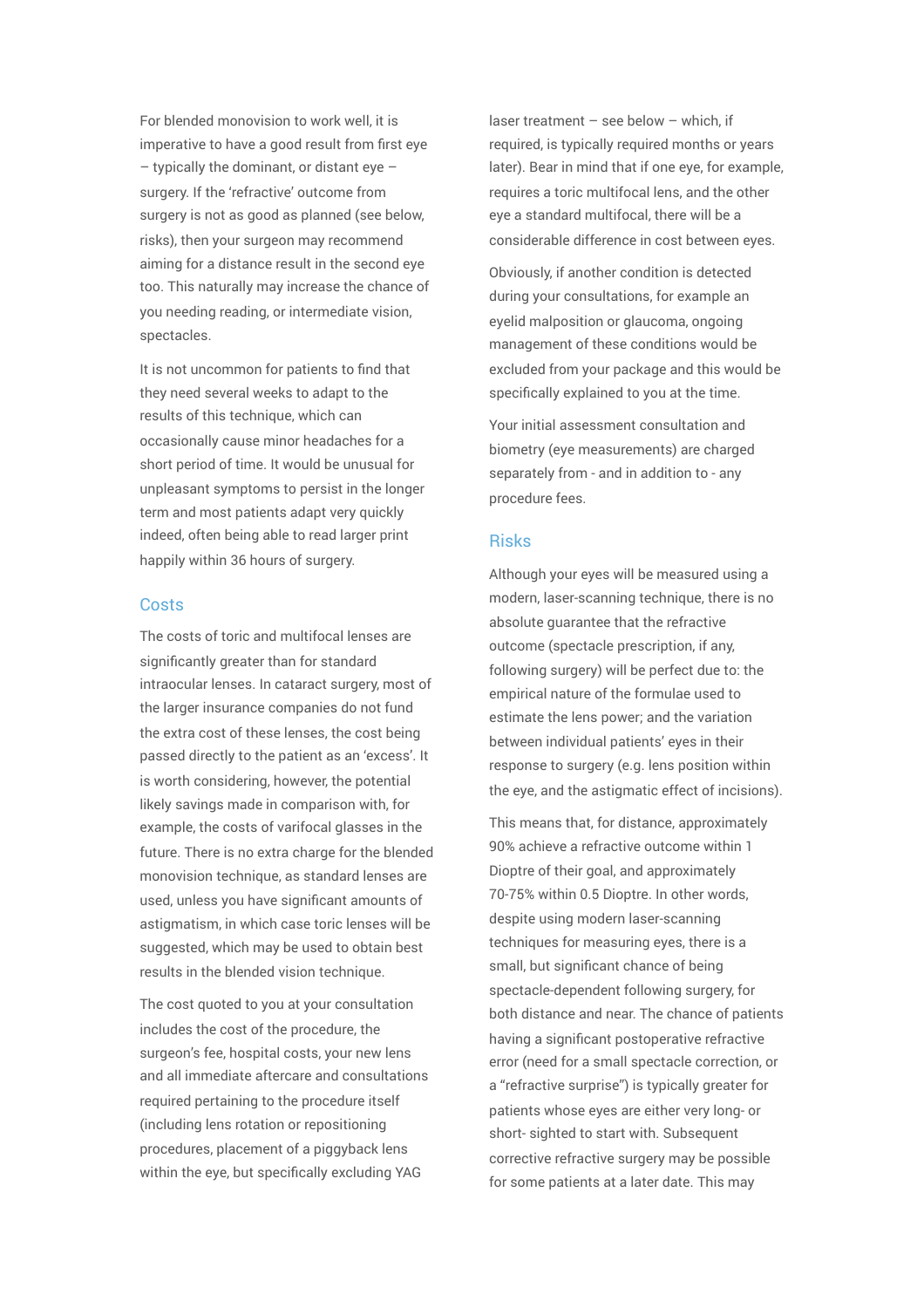include the placement of another 'piggyback' lens in the eye, in front of the new lens, or subsequent laser eye surgery on the front of the cornea of the eye.

In the unlikely event of a surgical complication, it is possible that a premium lens would not be an appropriate choice of lens to implant, the decision being taken during surgery. It is important to understand that, in this eventuality, it may be necessary to use a standard intraocular lens (i.e. not a toric or multifocal lens). For some such patients, subsequent surgery to achieve spectacleindependence may be possible. In the rare event of a non-premium lens being used, the cost of the surgery will naturally be adjusted downwards to reflect the lower cost of the lens implanted.

All the risks discussed in the standard cataract surgery leaflet also still apply for patients undergoing implantation of a premium lens; these have not been repeated in this additional leaflet for brevity *but it is important that you still read the standard cataract surgery leaflet.* 

# In your case, I would recommend:

- standard intraocular lenses
- ‣ toric intraocular lenses
- ‣ multifocal intraocular lenses
- ‣ blended monovision technique
- ‣ true monovision
- ‣ toric multifocal intraocular lenses

*It is important that you contact the HerefordVision team well in advance of surgery if you wish to be considered for an alternative type of lens.*